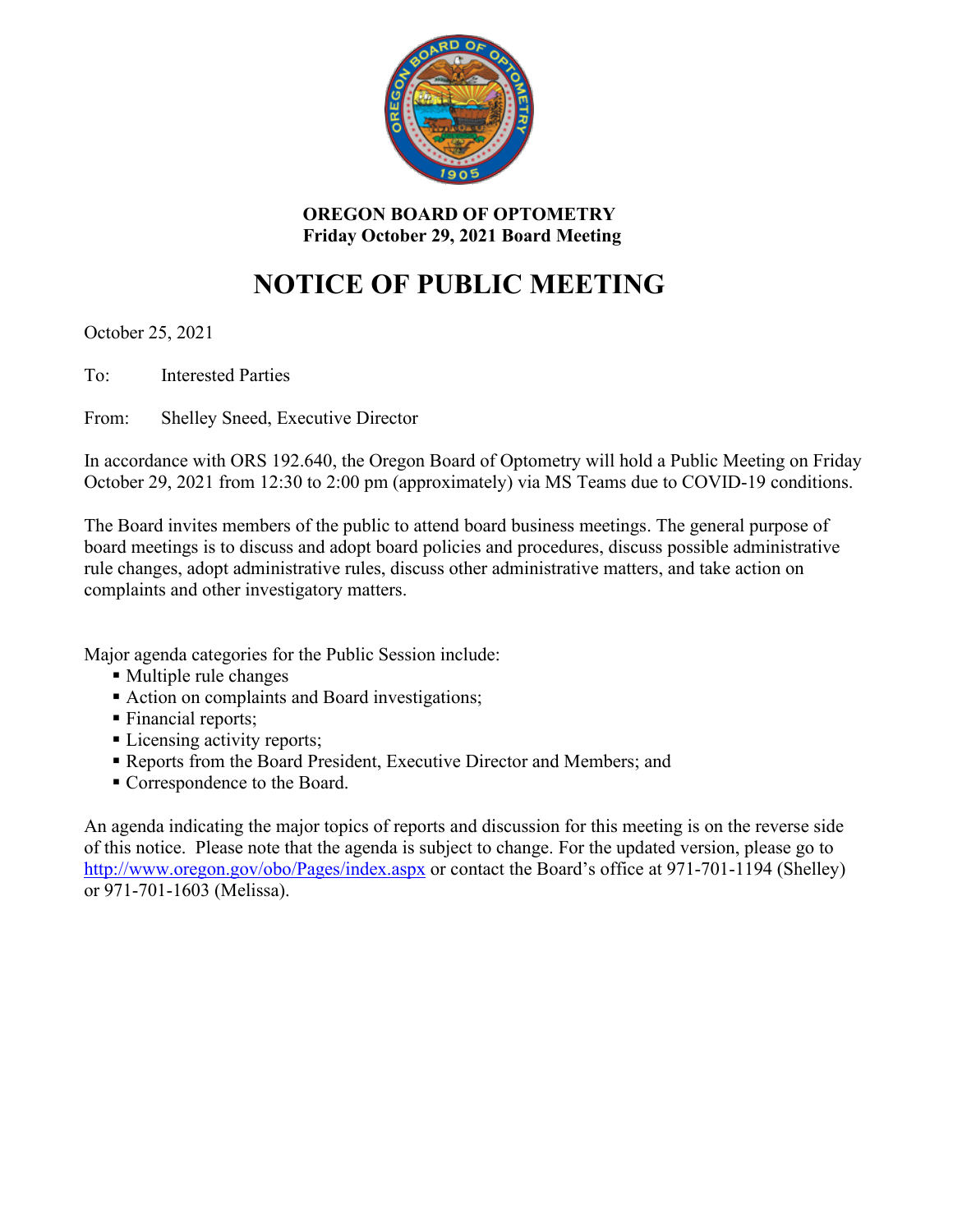

### **OREGON BOARD OF OPTOMETRY Friday October 29, 2021 NOTICE OF PUBLIC MEETING** Via MS TEAMS due to COVID-19 conditions

### **Email the Board at [Optometry.Board@oregon.gov](mailto:Optometry.Board@oregon.gov) to get an invitation to the TEAMS meeting**

*(if you experience difficulties logging in, text Shelley Sneed at 971-701-1194—no one is in the office to assist you.)*

### **Projected Schedule**

**Friday October 29, 2021 12:30 p.m.** Call to Order, Note of Attendance

#### **Regular meeting:**

- **Executive Director's Report**
- Financial Report: 2021-23 P & L and Balance Sheet
- Board Update, Stats and Ratifications
- Office Update
- **Action on Executive Session agenda items**
- **President and Committee Reports**
- **Items for Consideration/Discussion**
- Administrative Rule filings
- KP request about surgical observation
- Paracentisis responses
	- **New Business**
	- HB 2992 implementation

#### **2:00 Adjourn (estimate)**

**Note:** Please note that the agenda is subject to change. For the most-current version, please go to <http://www.oregon.gov/obo/Pages/index.aspx> or contact the Board's office at (971) 701-1194 (Shelley).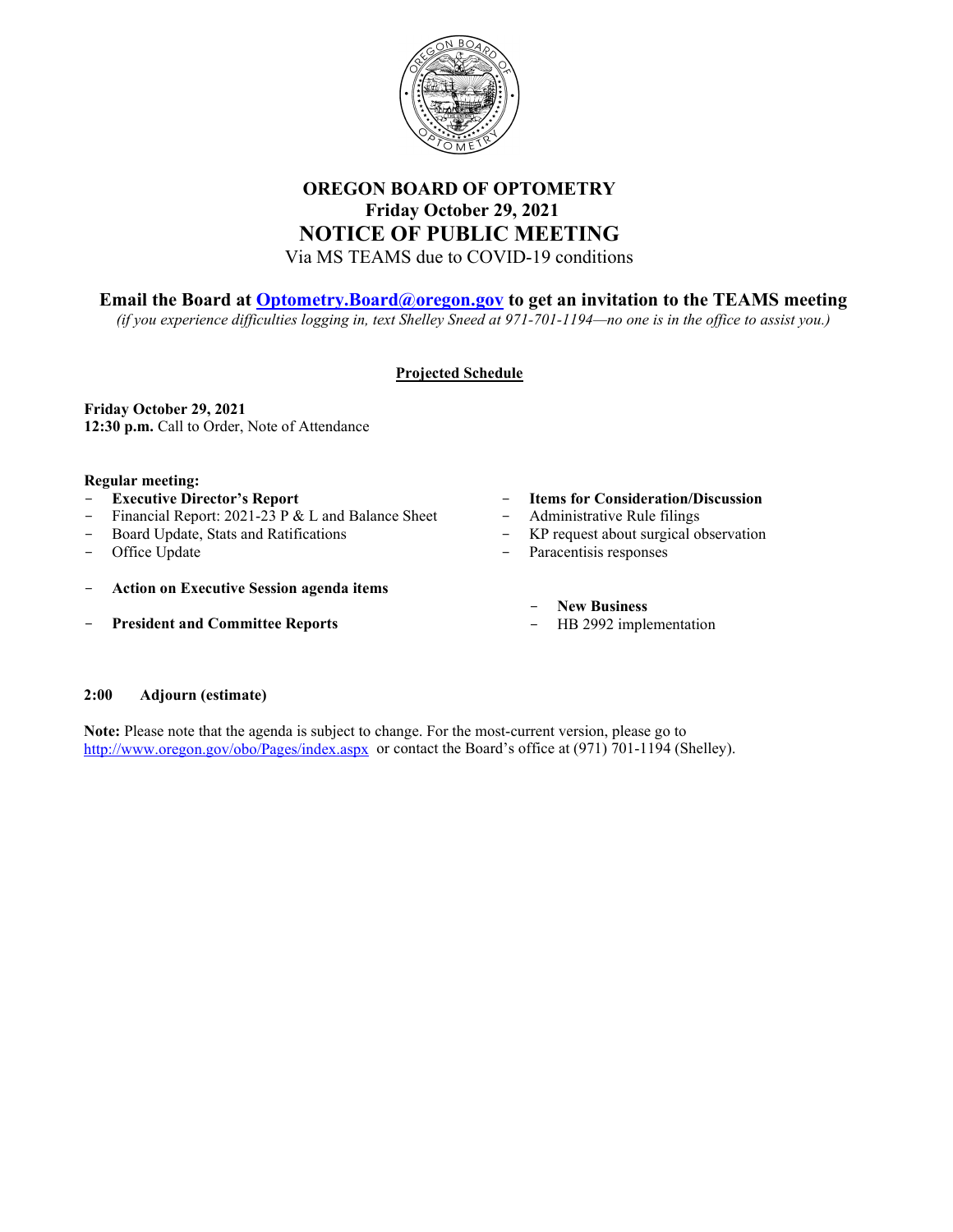

# **OREGON BOARD OF OPTOMETRY**

## **Friday October 29, 2021**

### **Board Meeting**

**Meeting location: MS Teams—virtual versus in person meeting** 

**If you'd like to attend the meeting, please email us at: Optometry.Board@oregon.gov to be invited to the Teams meeting**

*(if you experience difficulties with the system, text Shelley Sneed at 971-701-1194—no one is in the office to assist you.)* 

## **PUBLIC SESSION AGENDA**

### **Friday October 29, 2021**

### **9:00 a.m. – Call to Order/Note of Attendance/Agenda Approval:** (1)

**Executive Session:** The Board will conduct executive session under ORS 192.660(2)(f) – exempt public records, ORS 192.660(2)(h) – consultation with legal counsel, and ORS 192.660(l) – health professional licensee investigations.

**Return to Public Session:** 12:30 pm

- **Minutes:** Approval of August 27, 2021 (2)
- **Executive Director's Report:** 
	- Financial Report: 2021-23 P & Land Balance Sheet (3.1)
	- Board Update, Stats and Ratifications (3.2)
	- Office Update (3.3)
	- **Action on Executive Session agenda items**